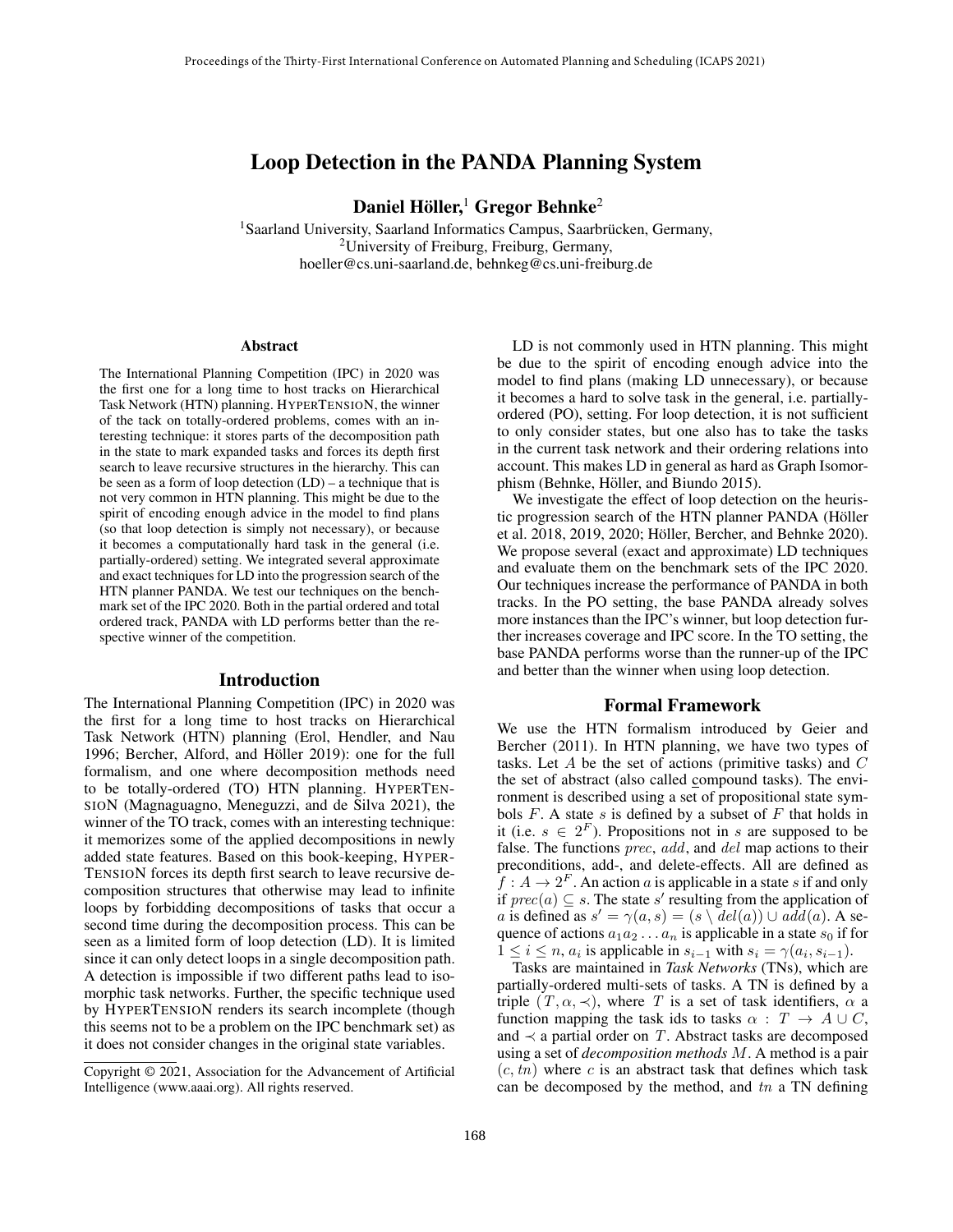its subtasks. When a method is applied to an abstract task c in a TN, c is deleted from the network, the subtasks of the method are added, and inherit the ordering relations of  $c$  with respect to other task in the network. A method  $m = (c, tn)$ decomposes a TN  $tn_1 = (T_1, \prec_1, \alpha_1)$  including a task  $t \in$  $T_1$  with  $\alpha_1(t) = c$  into a TN  $tn_2$  defined as follows. Let  $tn' = (T', \div', \alpha')$  be a TN that is equal to tn but using ids not contained in the decomposed network (i.e.  $T_1 \cap T' = \emptyset$ ).

$$
tn_2 = ((T_1 \setminus \{t\}) \cup T', \prec' \cup \prec_D, (\alpha_1 \setminus \{t \mapsto c\}) \cup \alpha')
$$
  

$$
\prec_D = \{(t_1, t_2) \mid (t_1, t) \in \prec_1, t_2 \in T'\} \cup
$$
  

$$
\{(t_1, t_2) \mid (t, t_2) \in \prec_1, t_1 \in T'\} \cup
$$
  

$$
\{(t_1, t_2) \mid (t_1, t_2) \in \prec_1, t_1 \neq t \land t_2 \neq t\}
$$

When  $tn_1$  can be decomposed into  $tn_2$  by using 0 or more (sequential) method applications, we write  $tn_1 \rightarrow * \, tn_2$ .

An HTN planning problem is defined as  $P = (F, C, A, \mathcal{A})$  $M$ ,  $s_0$ ,  $tn_I$ , prec, add, del). The two elements  $s_0$  and  $tn_I$ define the initial state (i.e.  $s_0 \in 2^F$ ) and the initial TN. A solution to the problem is a TN  $tn = (T, \alpha, \prec)$  with:

- $tn_I \rightarrow^* tn$ , i.e. it can be obtained by decomposing the initial task network.
- $\forall t \in T : \alpha(t) \in A$ , i.e. all tasks are primitive.
- There is a sequence  $t_{i_1} t_{i_2} \ldots t_{i_n}$  of all task identifiers in T that satisfies the ordering relation  $\prec$  such that  $\alpha(t_{i_1})\alpha(t_{i_2})\dots\alpha(t_{i_n})$  is applicable in  $s_0$ .

An HTN planning problem is called *totally-ordered* if and only if the ordering relations of the subtasks of all methods and in  $tn_I$  are total, i.e. the orderings are linear paths.

There are mainly two search techniques in HTN planning. In progression search, only tasks of a TN without predecessors in the ordering relation are processed, i.e., decomposed in case of abstract tasks, or applied, in case of primitive tasks. Other systems are closer to the definition given above: search nodes contain a TN and a set of causal links and (additional) ordering relations. These systems search flawbased like POCL planners in classical planning.

## Loop Detection in HTN Planning

As given before, our aim is to combine LD with heuristic progression search. Here, search nodes are stored in a fringe during search. We additionally use a *visited list* V to keep track of already seen nodes. Before adding a node to the fringe, we check whether it has been seen before, i.e. is in  $V$ , and if so discard it. In progression search, a search node is a pair  $(s, tn)$  of a state s and a task network tn. For testing whether  $(s, tn) \in V$ , we have to compare states and TNs. We divide V into buckets  $V[s]$  s.t. all visited nodes with state s are in  $V[s]$ . Access to the buckets is done via bit-wise XOR hashing on 64-bit unsigned integers followed by an exact comparison. We then have to decide for a given TN  $tn$ whether  $tn \in V[s]$ . Since TNs differ in their ids, we have to check whether there is a TN in  $\mathcal{V}[s]$  that is isomorphic to tn.

**Definition 1.** Two TNs  $tn_1 = (T_1, \prec_1, \alpha_1)$  and  $tn_2 =$  $(T_2, \prec_2, \alpha_2)$  are isomorphic if and only if there is a bijective function  $f: T_1 \rightarrow T_2$  such that  $\forall t, t' \in T_1 : (t, t') \in$  $\prec_1 \Leftrightarrow (f(t), \dot{f}(t')) \in \prec_2$  and  $\alpha_1(t) = \alpha_2(f(t)).$ 

The *Task Network Isomorphism Problem* is to decide whether two given TNs are isomorphic.

This is only the simplest and weakest definition. It could be extend to *dominance*, where the solutions that can be reached from one TNs are a strict superset of the other TNs. Consider two TNs that (1) are equal despite the ordering relations and (2) the ordering relations of one TN is a subset of that of the others. We can safely prune the more constrained one as any solution is still reachable through the other one. Determining even this simple type of ordering dominance is NP-complete (Behnke, Höller, and Biundo 2015). We have thus not looked into dominance pruning. Even the strict isomorphism problem is already as hard as Graph Isomorphism (GI) (Behnke, Höller, and Biundo 2015). Furthermore, we do not only have to do the comparison between two TNs, but check for a given TN  $tn_1$  whether there *exists* a TN  $tn_2$  in  $V[s]$  such that  $tn_1$  and  $tn_2$  are isomorphic.

Given these difficulties, it is worthwhile to investigate (a) common special cases and (b) approximations for TN isomorphism. We consider only *over*approximations, i.e., techniques that always identify isomorphism, but may also state that two TNs are isomorphic when they in fact are not. Using such a LD leads to an incomplete search, but can pay off in practice – provided the problem remains solvable.

We first discuss techniques for TOHTN planning and come to PO afterwards. Each section starts with the *exact* isomorphism test and gives approximations afterwards. All presented approximations render the search incomplete, i.e. only the exact tests result in a complete overall planner. However, in our evaluation we also include combinations of the presented techniques. They first use the approximate test and perform the exact one when nodes are identified as identical by the approximation. This works well in practice (especially in the PO setting, where the exact test is costly) and does not render the search incomplete.

## Total Order HTN Planning

Exact Isomorphism For TOHTN planning, the TN of every search node is a sequence of tasks  $S = \langle t_1, \ldots, t_n \rangle$ . Given such a sequence S, we have to check whether  $\mathcal{V}[s]$ contains S. Currently, we use the set from the C++ Standard Template Library. This way, exactly testing whether  $S \in V[s]$  takes  $\mathcal{O}(|S| \cdot \log |\mathcal{V}[s]|)$  time. By using a trie we could obtain  $\mathcal{O}(|A \cup C| \cdot |S|)$ , which can be reduced by hashing and/or a balanced tree per node of the trie to  $\mathcal{O}(\log |A \cup C| \cdot \log |S|).$ 

Task Hash With a growing number of search nodes, even this logarithmic test can become too expensive. To mitigate the issue, we have added a hashing step before testing whether  $S \in \mathcal{V}[s]$ , i.e. we again divide  $\mathcal{V}[s]$  into hash buckets and test only the bucket into which  $S$  falls. Such a hashing function can also be used as an (over-)approximate isomorphism test, if we consider two TNs isomorphic if their hash is equal. Our first hashing method is called *taskhash*. It discards all ordering information from the TNs and computes a hash value that only incorporates information on which task is how often in a given TN. Let  $N = C \cup A$ . Further, let  $t2n : N \rightarrow \{0, \ldots, |N|-1\}$  be a function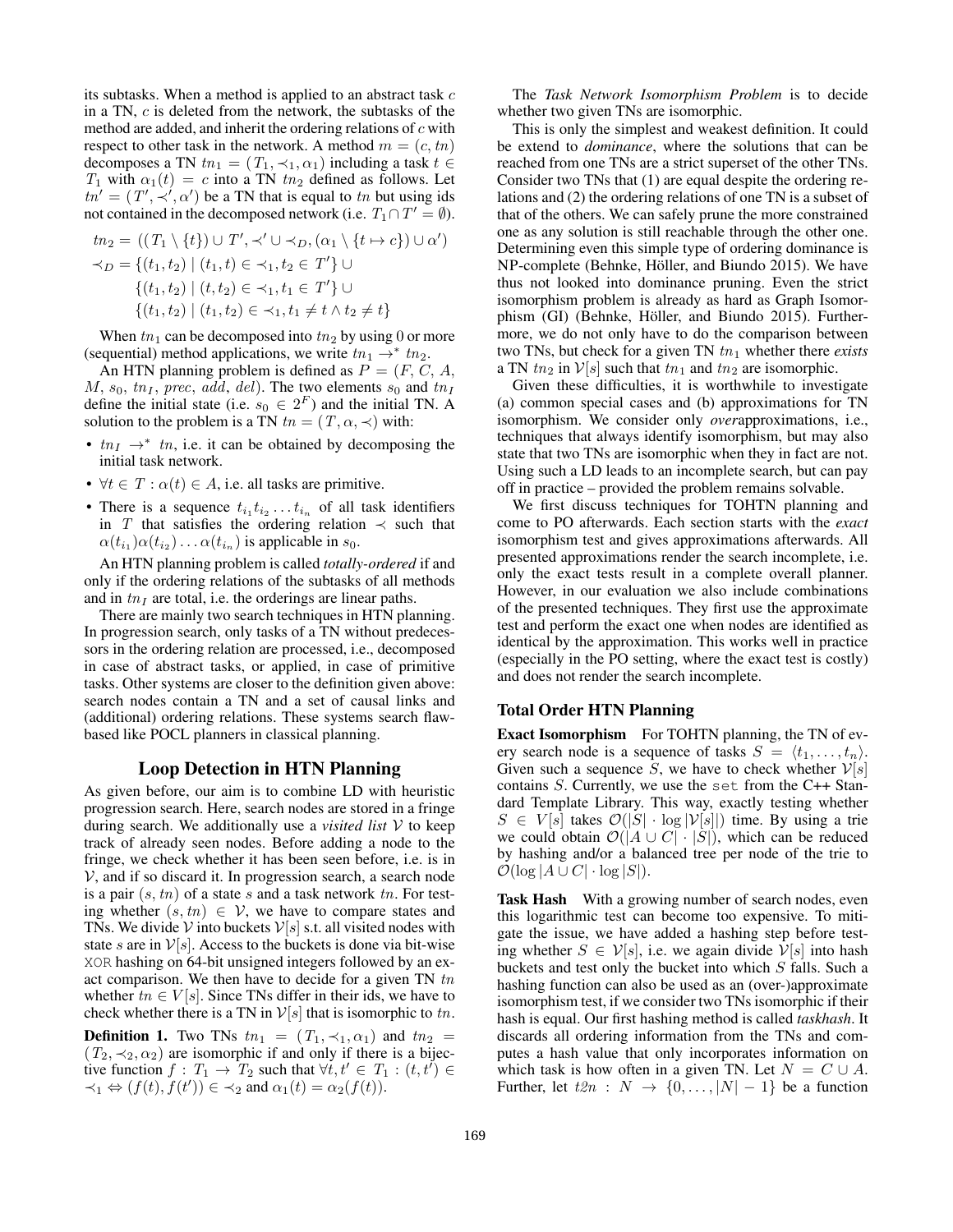that maps each task to a number between 0 and the total number of tasks in the particular HTN problem minus one. Let count : TN  $\times$  N  $\rightarrow$  N<sub>0</sub> with count  $((T, \prec, \alpha), n)$  =  $|\{t \in T \mid \alpha(t) = n\}|$  be a function counting the occurrences of the task n in a given TN and  $pnr : \mathbb{N}_0 \to \mathbb{P}$  a function that maps a number *n* to the  $n^{th}$  prime number. Lastly, let  $pl$ be a large prime number small enough to prevent overflows. We compute *taskhash* as follows:

function taskhash $(tn)$  $hash = 0$ for  $n \in N$  *and*  $0 \leq j < count(tn, n)$  do  $\hat{h} = (hash + pnr(j|N| + t2n(n))) \mod pl$ return hash

*Relaxation and soundness.* The only information left is how many instances of which task are in the network. Any ordering information is discarded. This method returns the same hash for two isomorphic networks as they contain the same multiset of tasks. It might return the same hash for two nodes that are not isomorphic, but differ in their ordering relations. *Runtime.* Our implementation incrementally tracks which tasks are in a TN and uses a list of predefined prime numbers. This makes it computable in linear time (with respect to the size of the TN). Once calculated, we only need to compare numbers, which can be done in constant time.

### Partial Order HTN Planning

Exact Isomorphism For general HTNs, we eventually have to check the isomorphism of directed vertex-labeled graphs, which is GI-complete (Behnke, Höller, and Biundo 2015). We check this using exhaustive search for a bijection. We only try to match nodes in both TNs that do not have any unmatched predecessors. We group the next nodes to be matched into buckets of nodes labeled with the same task and process all currently matchable nodes at once.

There is an often occurring structure in HTN planning, which we can exploit. Often only the initial task network  $tn_I$ is partially-ordered while the task networks in all methods are totally-ordered. Further,  $tn_I$  is often totally *unordered*, i.e. it does not contain any ordering constraints. We call such problems *parallel-sequences problems*. Although this structure is rather restrictive, solving parallel-sequences problems is already undecidable (Erol, Hendler, and Nau 1996), i.e. it already carries the core difficulty of HTN planning.

In parallel-sequences problems, any derivable task network  $tn_1$ , i.e.  $tn_1 \rightarrow^* \overline{tn_1}$ , has a very specific structure: it consists of a set of sequences of tasks which are fully parallel, i.e. there are no ordering constraints between them. We can represent such TNs as a set of sequences of tasks  $S = \{ \langle t_1^1 \dots t_1^{n_1} \rangle, \dots, \langle t_m^1 \dots t_m^{n_m} \rangle \}.$  We can obtain a normal form of S by sorting these sequences lexicographically. We then use the same techniques as for totally-ordered problems – with the sole difference that we consider a sequence of sequences of tasks instead of *one* sequence.

*Relaxation and soundness.* Both variants of exact isomorphism checking do not make any relaxation and are sound.

*Runtime.* Checking isomorphism of general TNs can have up to an exponential runtime in the size of the TNs. Also, we have to test every TN under consideration separately as there is no criterion on which e.g. a binary search could be performed. For parallel-sequences problems we achieve the same runtime as for totally-ordered problems.

Task Hash As for TO problems, we use *taskhash* to speedup or to approximate the exact isomorphism test.

Task Layers Since *taskhash* performs a very strong approximation (it ignores all ordering constraints), we present an approximation that takes ordering at least partially into account. We divide the tasks in a given TN into layers according to their ordering relations. The first layer contains tasks without predecessors in the ordering relations, the second layer those tasks that are ordered behind the tasks in the first layer, and so on. Let  $tn = (T, \prec, \alpha)$  be a TN. Starting with  $i = 0$  the layers are defined as follows:

$$
T_i = \{ t \in T \mid \neg \exists t' \in (T \setminus \bigcup_{j < i} T_j) \text{ with } (t', t) \in \prec \}
$$
\n
$$
L_i = \{ \alpha(t) \mid t \in T_i \}
$$

We calculate the  $L_i$  sets for each TN and return a match when all layers are identical.  $L_i$ s are stored as balanced tree. *Relaxation and soundness.* We lose information on the exact ordering between the tasks in a given layer and the ones in the preceding and succeeding layers. We might also lose information on the exact number of instances of a task (when they are in the same layer). Since isomorphic TNs only differ in their ids, but not in  $\alpha$  and the ordering relations used here, it will correctly return equality for isomorphic TNs, but might also return it for TNs that are not isomorphic. Consider e.g.  $tn_1$  where a is ordered before b and c before d, and  $tn_2$  where a is ordered before d and c before b.

*Runtime.* PANDA stores TNs as directed graph, so layers can be calculated in linear time. For comparing two TNs, all layers are compared, which can also be done in linear time (with respect to the size of the TNs). Overall access takes  $\mathcal{O}(|tn| + |L| \cdot \log |\mathcal{V}|s|).$ 

Ordering Relations The last approximation considers ordering relations locally. Let  $tn = (T, \prec, \alpha)$  be a TN. We compute the following:

$$
OR = \{ (\alpha(t), \alpha(t')) \mid (t, t') \in \prec \}
$$

We return a match when it is equal for two TNs.

*Relaxation and soundness.* This technique cannot distinguish multiple instances of the same task. For isomorphic TNs, it returns the same result since they only differ in their id set. It may, however, also return the same result when the TNs differ: consider a TN with a chain  $a$  before  $b$  and  $b$  before  $c$ , and a single extra task  $b$ . The result will be the same as for  $a$  before  $b$ , and the second instance of  $b$  before  $c$ .

*Runtime.* Given the TN representation of PANDA, the set can be computed in linear time in  $|tn|$ . Using balanced trees we get  $\mathcal{O}(|tn| + |OR| \cdot \log |\mathcal{V}[s]|)$  overall.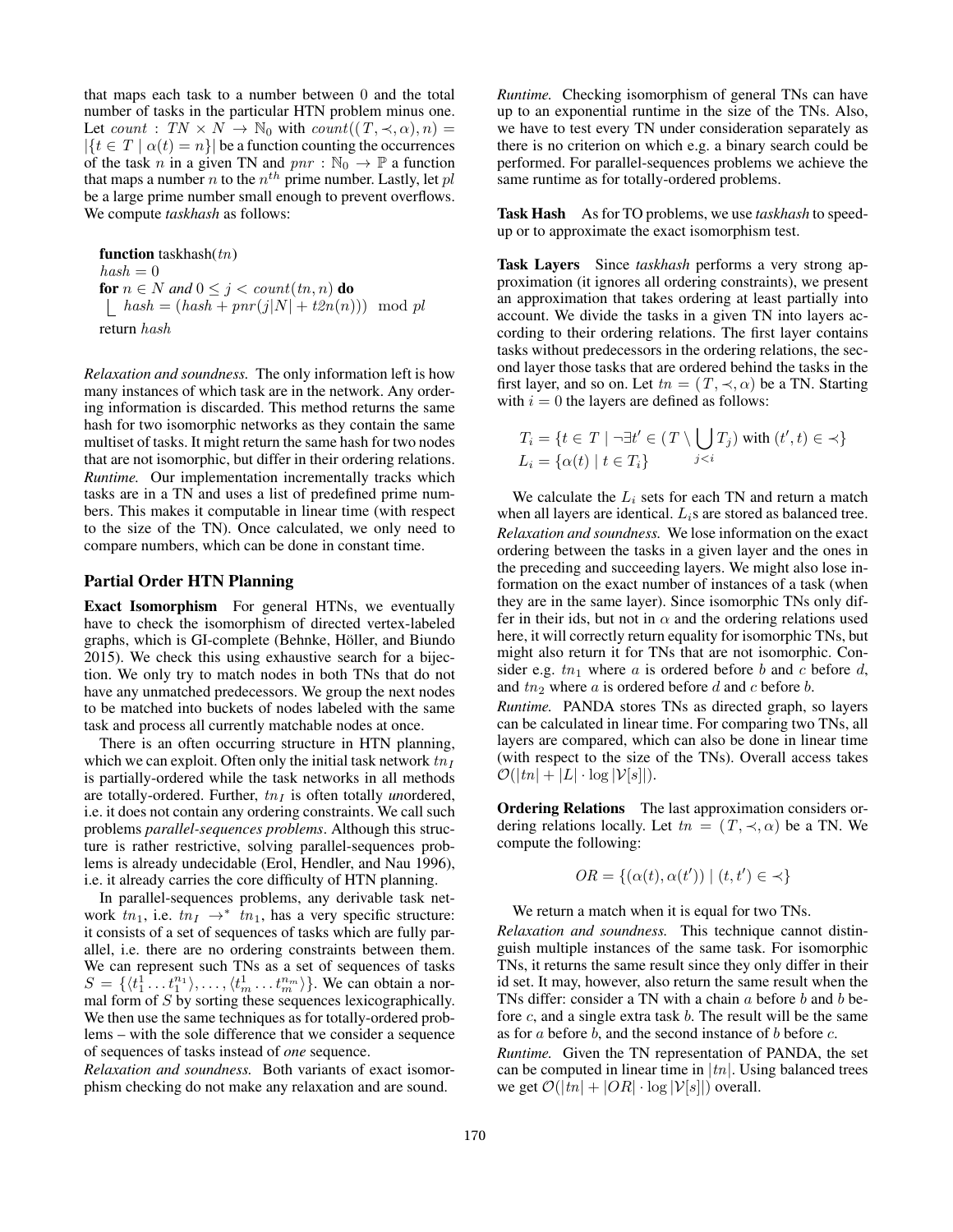|                     | Add th<br><b>GBFS</b> | s<br>Add<br><b>GBFS</b> | Add th+s<br><b>GBFS</b> | €<br><b>GBFSFF</b> | GBFS FF th+s    | S<br><b>GBFSFF</b> | PANDASAT | TOAD            | HYPERTENSION      | S<br><b>GBFS LM-Cut</b> | GBFS LM-Cut th+s | LM-Cut th<br>GBFS <sub>1</sub> | LILOTANE       | Add<br><b>GBFS</b> | <b>GBFSFF</b>    | GBFS LM-Cut    | PDDL4J           | SIADEX           | PYHIPOP        | positives<br>3 Add th<br><b>GBF</b><br>false | duplicates<br>Add<br>GBFS<br>of | Ê<br>€<br>Add<br>.<br>E<br>time<br>GBFS.<br>olo |
|---------------------|-----------------------|-------------------------|-------------------------|--------------------|-----------------|--------------------|----------|-----------------|-------------------|-------------------------|------------------|--------------------------------|----------------|--------------------|------------------|----------------|------------------|------------------|----------------|----------------------------------------------|---------------------------------|-------------------------------------------------|
| Assembly Hier. (30) | 30                    | $\overline{30}$         | 30                      | 30                 | $\overline{30}$ | $\overline{30}$    | 6        | $\overline{30}$ | $\overline{3}$    | 7                       | 7                | 7                              | 5              | 30                 | 11               | 6              | $\overline{2}$   | $\theta$         |                | 0.00                                         | 30.62                           | 2.91                                            |
| Barman-BDI (20)     | 17                    | 16                      | 16                      | 20                 | 20              | 20                 | 19       | 16              | 20                | 15                      | 15               | 15                             | 17             | 13                 | 20               | 13             | 11               | 20               | $\theta$       | 0.01                                         | 82.44                           | 1.16                                            |
| BW GTOHP (30)       | 28                    | 29                      | 29                      | 28                 | 29              | 29                 | 25       | 23              | 16                | 25                      | 25               | 25                             | 23             | 29                 | 29               | 24             | 16               | 13               | 1              | 0.00                                         | 2.94                            | 2.34                                            |
| BW HPDDL (30)       | 28                    | 28                      | 28                      | 25                 | 25              | 25                 | 6        | 21              | 30                | 14                      | 14               | 14                             | $\mathbf{1}$   | $\theta$           | $\overline{0}$   | $\Omega$       | $\Omega$         | $\boldsymbol{0}$ | $\overline{0}$ | 0.00                                         | 99.99                           | 1.65                                            |
| Childsnack (30)     | 23                    | 23                      | 23                      | 21                 | 21              | 21                 | 23       | 24              | 30                | 20                      | 20               | 20                             | 28             | 23                 | 21               | 19             | 21               | 22               | $\overline{0}$ | 0.01                                         | 32.39                           | 0.44                                            |
| Depots $(30)$       | 22                    | 22                      | 22                      | 27                 | 27              | 27                 | 28       | 24              | 24                | 24                      | 24               | 24                             | 24             | 22                 | 27               | 24             | 23               | 22               | $\theta$       | 0.06                                         | 28.50                           | 4.79                                            |
| Elevator L (147)    | 146                   | 47                      | 147                     | 146                | 147             | 147                | 47       | 147             | 147               | 147                     | 147              | 146                            | 147            | $\overline{c}$     | $\overline{2}$   | $\overline{2}$ | $\overline{2}$   | 11               | $\overline{2}$ | 0.00                                         | 98.62                           | 0.56                                            |
| Entertainment (12)  | 12                    | 12                      | 12                      | 12                 | 12              | 12                 | 12       | 12              | 8                 | 12                      | 12               | 12                             | 4              | 12                 | 12               | 12             | 4                | $\overline{0}$   | $\mathbf{1}$   | 0.00                                         | 14.42                           | 18.50                                           |
| Factories (20)      | 9                     | 9                       | 8                       | 7                  | 7               | 7                  | 8        | 5               | 3                 | 5                       | 5                | 5                              | $\overline{4}$ | 1                  | $\overline{0}$   | $\Omega$       | $\theta$         | $\theta$         | $\mathbf{1}$   | 0.00                                         | 95.13                           | 1.54                                            |
| Freecell L (60)     | 18                    | 16                      | 15                      | 19                 | 19              | 16                 | 10       | $\Omega$        | $\Omega$          | $\overline{0}$          | $\Omega$         | $\overline{0}$                 | 12             | $\Omega$           | $\overline{0}$   | $\Omega$       | $\overline{0}$   | $\theta$         | $\theta$       | 0.25                                         | 63.00                           | 0.05                                            |
| Hiking (30)         | 25                    | 25                      | 25                      | 25                 | 25              | 25                 | 22       | 23              | 25                | 20                      | 20               | 20                             | 23             | 24                 | 23               | 7              | 17               | $\theta$         | $\overline{0}$ | 0.00                                         | 87.32                           | 0.25                                            |
| Logistics $L(80)$   | 48                    | 48                      | 48                      | 49                 | 49              | 48                 | 80       | 49              | 22                | 79                      | 79               | 75                             | 45             | $\Omega$           | 1                | 1              | $\theta$         | $\theta$         | $\Omega$       | 0.00                                         | 100.00                          | 1.40                                            |
| Minecraft Pl. (20)  | 4                     | 4                       | $\overline{4}$          | $\overline{4}$     | $\overline{4}$  | 4                  | 4        | $\mathbf{1}$    | 5                 | $\mathbf{1}$            | 1                | 4                              | $\mathbf{1}$   | 4                  | $\overline{4}$   | 1              |                  | 3                | $\Omega$       | 0.00                                         | 0.00                            | 0.04                                            |
| Minecraft Reg. (59) | 43                    | 43                      | 43                      | 43                 | 43              | 44                 | 40       | 41              | 58                | 41                      | 41               | 41                             | 37             | 44                 | 43               | 41             | 23               | 35               | $\overline{0}$ | 29.33                                        | 4.88                            | 2.88                                            |
| Monroe FO (20)      | 18                    | 20                      | 20                      | 18                 | 20              | 20                 | 20       | $\Omega$        | 20                | 14                      | 13               | 12                             | 20             | 20                 | 20               | 13             | 20               | 7                | $\Omega$       | 1.19                                         | 9.32                            | 0.08                                            |
| Monroe PO (20)      | 8                     | 10                      | 10                      | 12                 | 12              | 12                 | 20       | $\Omega$        | $\Omega$          | 9                       | 9                | 8                              | 20             | 11                 | 12               | 9              | 1                | $\overline{0}$   | $\Omega$       | 0.44                                         | 25.68                           | 0.13                                            |
| Multiarm BW (74)    | 72                    | 74                      | 74                      | 27                 | 27              | 27                 | 19       | 74              | 8                 | 17                      | 17               | 17                             | 4              | 29                 | 4                | 3              | $\overline{0}$   | 1                | $\overline{0}$ | 0.00                                         | 62.63                           | 1.02                                            |
| Robot(20)           | 20                    | 20                      | 20                      | 20                 | 20              | 20                 | 11       | 20              | 20                | 19                      | 19               | 19                             | 11             | 1                  | 2                | 1              | 6                | $\theta$         | 1              | 0.00                                         | 95.00                           | 15.15                                           |
| Rover $(30)$        | 26                    | 26                      | 26                      | 22                 | 21              | 21                 | 24       | 9               | 30                | 18                      | 18               | 18                             | 23             | 27                 | 22               | 18             | 30               | 30               | 6              | 0.01                                         | 3.11                            | 0.74                                            |
| Satellite (20)      | 20                    | 20                      | 20                      | 17                 | 17              | 17                 | 20       | 10              | 20                | 12                      | 12               | 12                             | 15             | 20                 | 17               | 12             | 20               | $\theta$         | 7              | 0.00                                         | 0.00                            | 0.62                                            |
| Snake $(20)$        | 20                    | 20                      | 20                      | 20                 | 20              | 20                 | 20       | 15              | 20                | 20                      | 20               | 20                             | 20             | 20                 | 18               | 19             | 20               | 7                | $\overline{2}$ | 0.00                                         | 3.10                            | 0.23                                            |
| Towers $(20)$       | 13                    | 13                      | 13                      | 13                 | 13              | 13                 | 8        | 10              | 16                | 13                      | 13               | 13                             | 9              | 13                 | 13               | 13             | 15               | 11               | $\overline{2}$ | 0.00                                         | 0.00                            | 5.47                                            |
| Transport (40)      | 32                    | 25                      | 25                      | 30                 | 21              | 21                 | 40       | 34              | 40                | 19                      | 19               | 24                             | 34             | 24                 | 20               | 19             | 34               | 1                | 18             | 37.70                                        | 36.13                           | 5.39                                            |
| Woodworking (30)    | 28                    | 27                      | 27                      | 28                 | 29              | 29                 | 28       | 30              |                   | 19                      | 19               | 19                             | 30             | 17                 | 19               | 17             | 6                | 3                | 4              | 0.91                                         | 61.66                           | 17.46                                           |
| Instances: 892      | $\overline{710}$      |                         | 705                     | 663                | 658             | 655                | 640      | 618             | 572               | $5\overline{70}$        | 569              | 567                            | 560            | 386                | $\overline{340}$ | 274            | 272              | 186              | 46             | 3.35                                         | 57.33                           | 2.63                                            |
| Normal. Coverage    | 18.8                  | .8                      | 18.8                    | 18<br>2            | 18.1            | 18                 |          | 5               |                   | 3<br>14                 | 15               | 14.6                           | 14.3           | 14.9               | 12.7             | 10.1           | 10.1             | 6.1 1.6          |                |                                              |                                 |                                                 |
| <b>IPC</b> Score    |                       | 15.015.0                | 15.0 14.4               |                    | 14.4            | 14.4               | 13.7     | .9              | $\overline{1}5.0$ | 10.3                    | 10.3             | 10.3                           | 12.5           | $\Omega$           | 10.1             | 7.4            | $\overline{7.6}$ | 4.9              | 0.9            |                                              |                                 |                                                 |

Table 1: Coverage Table – Total Order Track.

|                  | $th$ -gi<br>臣<br>$GA*$ | €<br>臣<br>$\star$<br>$\mathfrak{S}$ | 등<br>臣<br>∗<br>$\mathfrak{S}$ | $oh+gi$<br>臣<br>$GA*$ | Add th+gi<br>$\star$<br>$\mathfrak{F}$ | 臣<br>$GA*$ | Add th<br>GAT | Add oh+gi<br>$GA*$  | Add oh<br>$GA*$ | ≞<br>LM-Cut<br>$GA^*$ | Add<br>$GA*$ | LM-Cut th+gi<br>$\mathbf{A}^*$<br>ゼ | PANDASAT | LM-Cut oh+gi<br>$GA*$ | LM-Cut<br>$GA*$ | 웅<br>LM-Cut<br>$\mathbf{A}^*$<br>ゼ | SIADEX          | PYHIPOP  | positives<br>も<br>臣<br>$\star$<br>false | duplicates<br>臣<br>∗<br>oz<br>۳5 | $\operatorname{for}$<br>€<br>臣<br>time<br>∗<br>ಳಿ ರ |
|------------------|------------------------|-------------------------------------|-------------------------------|-----------------------|----------------------------------------|------------|---------------|---------------------|-----------------|-----------------------|--------------|-------------------------------------|----------|-----------------------|-----------------|------------------------------------|-----------------|----------|-----------------------------------------|----------------------------------|-----------------------------------------------------|
| Barman (20)      | 3                      |                                     | っ                             | っ                     | 3                                      |            | 3             |                     |                 | っ                     |              | າ                                   | 8        |                       |                 |                                    | $\overline{20}$ | $\Omega$ | 50.47                                   | 40.43                            | 2.51                                                |
| Monroe FO (25)   | 24                     | 24                                  | 24                            | 24                    | 25                                     | 24         | 24            | 25                  | 25              | 17                    | 25           | 15                                  | 0        | 15                    | 16              | 15                                 | 8               | $\Omega$ | 2.77                                    | 6.64                             | 0.10                                                |
| Monroe PO (25)   | 19                     | 20                                  | 19                            | 18                    | 18                                     | 18         | 19            | 18                  | 18              | 14                    | 18           | 14                                  | $\Omega$ | 14                    | 13              | 13                                 | $\mathfrak{D}$  | $\Omega$ | 0.47                                    | 19.86                            | 0.11                                                |
| PCP(17)          | 14                     |                                     | 14                            | 14                    | $\boldsymbol{\Lambda}$                 | 14         |               | 14                  | 14              |                       | 14           | <b>4</b>                            | 13       | 14                    | 14              | 14                                 | $\theta$        | $\Omega$ | 54.02                                   | 0.09                             | 20.26                                               |
| Rover $(20)$     | 11                     | 12                                  |                               |                       |                                        | 10         | 10            |                     |                 | 9                     | 6            |                                     | 16       |                       |                 | 6                                  | 14              | 2        | 19.13                                   | 56.04                            | 4.58                                                |
| Satellite (25)   | 25                     | 25                                  | 25                            | 25                    | 24                                     | 25         | 24            | 24                  | 24              | 25                    | 24           | 23                                  | 25       | 23                    | 23              | 23                                 | 25              | 6        | 6.17                                    | 11.57                            | 49.03                                               |
| Transport (40)   | 12                     | 16                                  | 12                            | 12                    | 8                                      |            | 15            | 6                   |                 | 17                    | 4            | 5                                   | 23       | 15                    | 13              | 15                                 |                 | 3        | 46.12                                   | 47.46                            | 7.54                                                |
| UM-Translog (22) | 22                     | 22                                  | 22                            | 22                    |                                        | 22         |               | 22                  | 22              | 22                    | 22           | 22                                  | 22       |                       | 22              | 22                                 | 22              | 21       | 0.00                                    |                                  | $0.56 \mid 86.73$                                   |
| Woodworking (30) | 12                     | 13                                  | 12                            | 12                    | 14                                     | 9          |               | 14                  | 12              | 12                    | 11           | 12                                  | 17       | 11                    | 10              | 10                                 | 3               | 6        | 25.88                                   | 27.51                            | 15.47                                               |
| Instances: 224   | 142                    | 142                                 |                               | 40                    | 35                                     | 34         | 134           | 132                 | 131             | 125                   | 125          | 124                                 | 24       | 12.                   |                 | 119                                | 95              | 38       |                                         | 23.07 25.08 19.60                |                                                     |
| Normal. Coverage | 5.9                    | 5.7                                 | 5.9                           | 5.9                   |                                        | 5.6        | 5.4           | .6<br>$\mathcal{L}$ | 5.5             | 5                     | 5.3          |                                     | 5        | 5.0                   | 5.0             | .9<br>4.                           | $4.2 \; 1.6$    |          |                                         |                                  |                                                     |
| <b>IPC</b> Score | 4.9                    | 4.5                                 | 4.9                           | 4.8                   | 4.6                                    | 4.6        | 4.3           | 4.5                 | 4.5             | 3.8                   | 4.3          | 4.1                                 | 3.1      |                       | 4.0             | 4.0                                | 4.0             | 1.2      |                                         |                                  |                                                     |

Table 2: Coverage Table – Partial Order Track.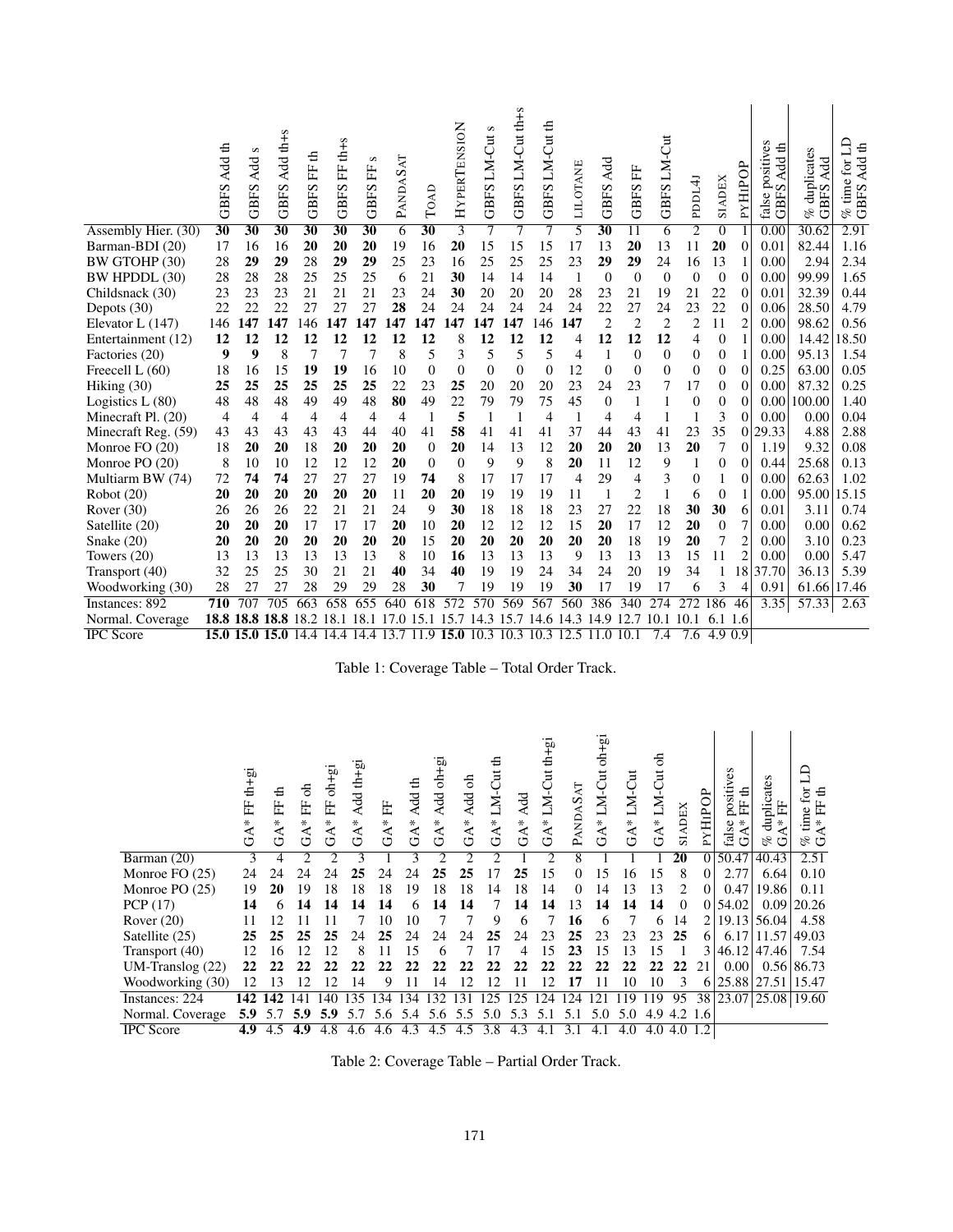## Empirical Evaluation

We implemented our techniques in the PANDA system (Höller et al.  $2021$ <sup>1</sup> and combined it with PANDA's progression search and *Relaxed Composition* (RC) heuristics (Höller et al. 2018) that internally use classical heuristics to guide the HTN search. We use the Add (Bonet and Geffner 2001), FF (Hoffmann and Nebel 2001) and LM-Cut (Helmert and Domshlak 2009) heuristics. The search is based on a ground model, which is different to several systems from the IPC that do not ground the model. We use the grounding procedure presented by Behnke et al. (2020).

We tested against PANDA without our techniques and against the participants of the IPC 2020, i.e., HY-PERTENSION (Magnaguagno, Meneguzzi, and de Silva 2021), LILOTANE (Schreiber 2021a,b), SIADEX (Fernandez-Olivares, Vellido, and Castillo 2021), PDDL4J (Pellier and Fiorino 2021), PYHIPOP (Lesire and Albore 2021). We further included the TOAD system (Höller 2021), and PAN-DASAT in its current TO (Behnke, Höller, and Biundo 2018; Behnke 2021) and PO versions (Behnke, Höller, and Biundo 2019). We have updated the IPC planners to their newest versions, some of which fixed bugs in the original planners. We used the IPC 2020 benchmark set.

Experiments ran on Xeon Gold 6242 CPUs using 1 core, 8 GB of memory, and 30 minutes time limit.

In the following, we compare coverage and give certain metrics for our techniques like time needed for loop detection or percentage of duplicate search nodes. A more extensive evaluation can be found in a technical report (Höller and Behnke 2021). For the TO track, greedy best first (GBFS) worked best for PANDA, while in the PO track, weighted A<sup>∗</sup> had the highest coverage. We only report these for PANDA.

Table 1 shows the results for the totally-ordered track. It first gives the absolute coverage of the systems. Configurations marked with a *th* use the *taskhash* test, those marked with *s* use only the exact test for totally-ordered problems, those marked with *th+s* first hash with *taskhash* and then use the exact test on all TNs in the hash bucket.

All GBFS configurations except for those using LM-Cut have a higher coverage than the other systems, while the GBFS LM-Cut configurations are placed between the IPC 2020 winner HYPERTENSION and the runner-up LILOTANE. The best configurations use the RC-Add heuristic, followed by RC-FF and RC-LM-Cut. The configurations not using LD have lower coverage than the IPC systems. The best of our configurations beats the respective PANDA baseline by 84% for RC-Add, 95% for RC-FF, and 108% for RC-LM-Cut. For the best configuration, the table gives on the right the number of false hits of the *taskhash* function, i.e., the number of nodes identified as visited by *taskhash* that in fact where no duplicates. There are mainly two domains where this happens. Averaged over all algorithms and heuristics we have 3.33% false hits. This is also relatively stable over search algorithms and heuristics. The second additional column shows the following: based on search without duplicate pruning we calculated the percentage of visited nodes that would have been pruned when using it. Here

the results differ widely: between  $0\%$  (in the Satellite and Towers domains) and 100% (after rounding; in the Logistics domain) of the search nodes are duplicates. In the median instance 87.56% of search nodes are duplicates. The last column gives the percentage of time spend for LD using GBFS RC-Add with only *taskhash*.

Table 2 summarizes the results for the PO track. Configurations marked with *th* only use the *taskhash* function, those marked *oh* use the *taskhash* followed by *Task Layers* and *Ordering Relations* (denoted ordering hashes). Computing both of the latter two functions together does not significantly increase the computational effort compared to computing one of them, so we decided to always use their combination. When  $+gi$  follows, the exact test is performed in case of a hash collision. We applied the special handling for parallel-sequences instances whenever possible. These are all instances except for the 50 instances of the two Monroe domains and one instance of UM-Translog.

In the PO track, PANDA has a higher coverage than the IPC systems also without our techniques. However, they increase the coverage (though less significant than in the TO setting, between 5% and 8%). The configurations using the FF heuristic perform best. The number of false positive hits of the *taskhash* function is much higher than in the TO setting. When we look at the specific domains, we see that the approximate *taskhash* function loses coverage in a single domain (both compared to the exact calculation and to the basic PANDA configuration): PCP. It encodes *Post Correspondence Problem*, where the relaxation of the ordering relations seems to be especially harmful. In the other domains, it performs at least as good as the other methods.

### Conclusion

We have introduced several techniques for loop detection in HTN planning. The problem boils down to deciding whether two TNs are isomorphic. We introduced exact and approximate techniques that overapproximate isomorphism, which might lead to an incomplete search but works very well in practice. We integrated our techniques into the heuristic progression search of the PANDA framework and evaluated them on the benchmark sets of the IPC 2020. They pay off in both the partially-ordered and the totally-ordered setting (though the gain in performance is much higher in the latter).

Our techniques are directly applicable in systems using a ground progression search. For POCL-like algorithms, the basic task in LD is still the comparison of task networks, so our techniques might be helpful. However, search nodes additionally include causal links. When these links shall be taken into account, this imposes further complexity and the adaptation of our techniques is not a straightforward task.

#### Acknowledgments

Gefördert durch die Deutsche Forschungsgemeinschaft (DFG) – Projektnummer 232722074 – SFB 1102 / Funded by the Deutsche Forschungsgemeinschaft (DFG, German Research Foundation) – Project-ID 232722074 – SFB 1102.

<sup>1</sup>The source code is available at *panda.hierarchical-task.net*